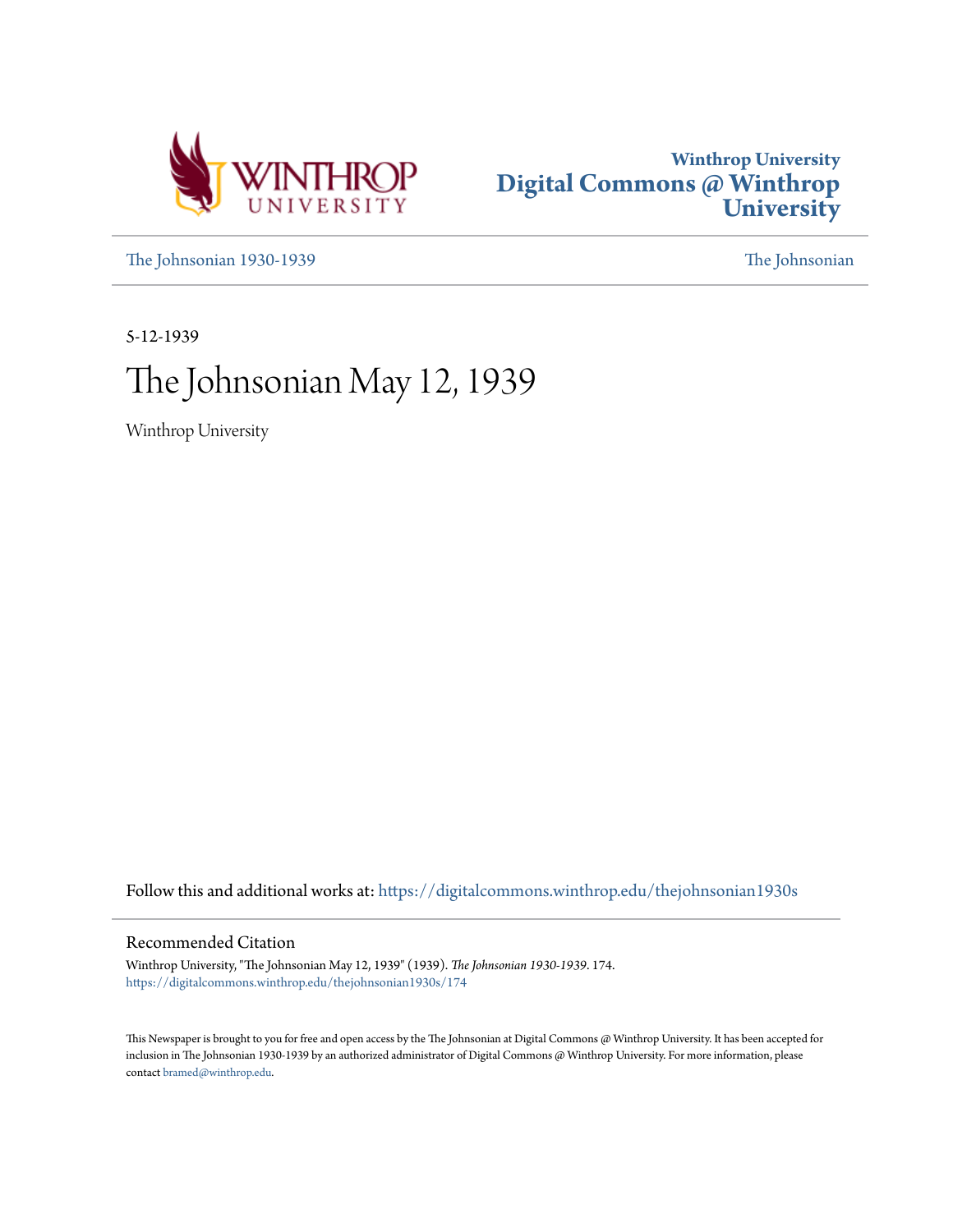

ROCK HILL, SOUTH CAROLINA, FRIDAY, MAY 12, 1939

#### **Auditorium To Be Dedicated May 27 Lunn Names Counselors** For 1939-'40

# Kent, Juhan To Give Graduating, Baccalaureate Addresses Events Include

# **Annual Y**

 $VOL$ <sub>36</sub>

le are nice.<br>entered of affection for

tharat of affection for<br>being in a direct result<br>of Junior-Senior. The<br>juniors received some<br>of their most valuable<br>and and africe from<br>people who were under<br>people who were under<br>lon to help the junior

of flowers,

decorations, en<br>-little things?

chas. Convert and the spin since the spin since the spin since the spin since the spin since the spin since the spin since the spin since the spin since the spin since the spin since the spin since the spin since the spin

ners will be the speakers at erners will be the speakers at<br>the fifty-fourth Winthrop<br>commencement exercises, the<br>first to be held in the new auditorium.

nual to the property of the property of the property of the property of the property of the property of the property of the state and the state of the state of the state of the state of the state of the state of the state

**During Week** 

4:00 P.M.-Jolnt Celebration<br>of Literary Societies.<br>6:30 P.M.--Daisy Chain Pro

SUNDAY, JUNE 4

Sturmar, J9928 4<br>
1.00 A.M.—Sermon before control of the Corner Women's Christian and<br>
socialized, paul Bently Kern, Books, Books, Books, Books, Books, Books, Schall<br>
1.00 Control Bentle, Names (1993), A.M., Pennesses<br>
1.

**Last Journal** 

**60-Page Edition** 

**Is Largest Ever:** 

**Many Contribute** 

**To Appear** 

Last Regular Issue Letter frequent r assue<br>This is the last issue of The<br>Johannism to be published this<br>year by the regular single. The<br>senior edition will the press May 22, according to the<br>othy Hulr, editor.

Shillinglaw, Smith, **Parrott Appear** In Junior Recital

Virginla Parrott, Harriet Shil-<br>linglaw, and Reba Smith were pre-<br>sented by the music department in<br>a junior recital in the music con-<br>waden-1-<br>waden-1-

Severage successions at a concerned by the principle process member of the Music club, and the College Glie club, and the State Music club is the State Music concerned to the State Music concerned to the State of A Cappell

**Rising Sophs Name Dr. Ball Shows** 

#### **Minor Officers**

**Minor Officers** af the rising Matternity Picture sophenore das were detected at a mean point respectively. The subsequence on Stateminy and the Jacobian and Jacobian Table Jacobian Indian Jacobian Jacobian Jacobian Jacob

meeting, presided. Beetle Cover is a control of McKay, rising senior from Eq. (a) the latter and the Beetle Reader of Disk Beetle Reader resident of Beetle Beetle Reader (b) and the beatle and the control of Tuesday is Sch

Alpha Pai Zata to Mast

Alphn Fil Zeta to integral to the same and the control of the Show Theorem and the Show The Show The Show and the Show of Show The Show The Show The Show The Show The Show The Show The Show The Show The Show The Control o

# **Artists Course** Alumnae Meet. **And Banquet**

 $\frac{1}{2}$ 

Four major events, anyone<br>of which would make a signi-<br>ficant occasion. have been Francisco Control (and the Michi would make a significant to the Winthy control and the Winter and the Winter of the Winter and the Winter of the Michigan and the Michigan significantly a state of the Allel its biggest du icant occasion, have been<br>cheduled for May 27 to rive

course in a body later in the eventually. Josephine Antoine, something. The property of the property property of the property of the Metropolitan operator of the Metropolitan Opera constrained 3500-v-v-, and the new prope

Staff Associates Announced for

**Senior Johnsonian** 



36 to Aid Frosh: **Kern To Hold** Will Be Installed Wednesdav **Services** Three outstanding south

SATURDAY, JUNE 3

cession.<br>8:00 P.M.-Annual Concert by<br>the Music Department.

The do-pape Spring edition of the Second Party of the Western Control of the Party and School and School and the press this week, according to Mark and the School and the This edition contains and region of The Campus", "P Freshman Notebooks", noetry, ste

# Ethis paint, the and School Spin-Propie on the Campus", "Propies and Calcular Spin-Propies and federal Campus ( $\mu_{\rm{max}}$ , and federal Campus ( $\mu_{\rm{max}}$ ) is a considered by the Memorial Reception ( $\mu_{\rm{max}}$ ) is a consid

College Marshals,-Wearers of Garnet and Gold For '39-40

College Give debt. Sometics, and the Principle of the latter of the district, it is mem-<br>
The State Matter of the Gill Wylie scholar and chapter organizations in each<br>
term of the State Matter of the Gill Wylie scholar. S

**Maternity Pieture** 

ngith ge<br>Heferian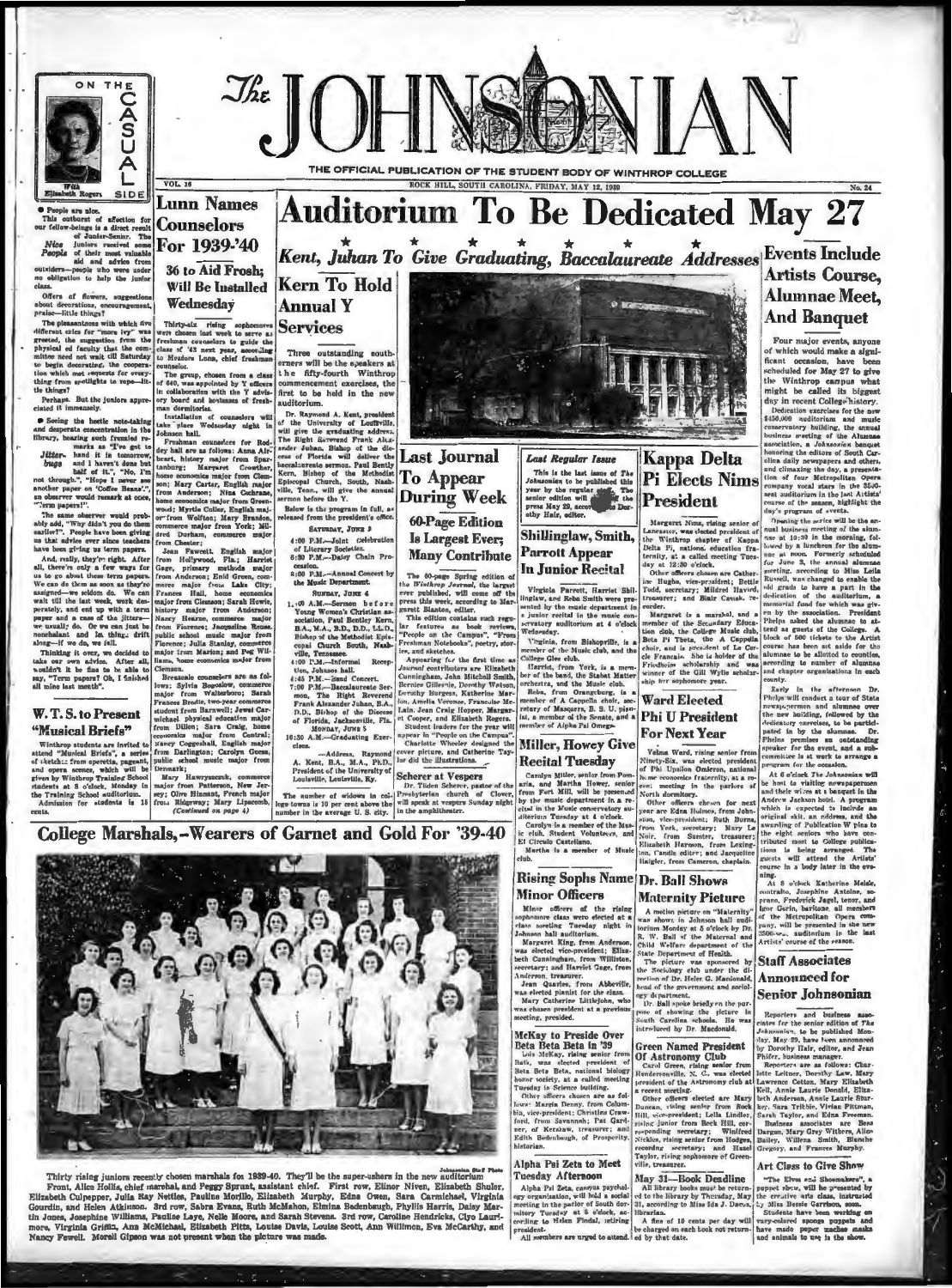

#### **EDITORIAL ASSOCIATES**

SOCIETY EDITOR MANTA WORKS 

RETRISTERS, Insty Adama, Assa Arbhurt, Marmett<br>Retre, Attes University Constants (Constants Constants)<br>Crowskes, Pittaketh University, Elizabeth Cassingham, Theoretics, Pittaketh University, Elizabeth Cassing<br>Start Gally N

#### **A Problem in Math**

A few pictures in a scrap-book, a<br>od tan, a slightly cracked heart, and a few tapidly dimming memories aum or vesstlone

Fun? Of course it was. But let's do a simple arithmetical problem. Four years<br>at college equals four vacations. Three<br>nonths time four vacations equals twelve months, or one year.

The result of the second paragraph cousts the sum total of the first paragraph, which is absolutely zero,<br>Traph, which is absolutely zero,<br>Changing the factors slightly would

make the result quite different. For instance, when you read, don't

ror instance, when you read, don't<br>read only a magazine; read a good book.<br>too. Develop a hobby. Oh, most any-<br>thing will do. You might even take over some of the housework and develop your<br>domestic instinct.

Now, don't work if you don't want to bet if you make more use of the three months while you're home, you'll have more to say when you return to<br>school than, "Yean, I had a swell time.  $tan<sup>11</sup>$ 

#### What's The Reason?

Recently, very recently, we discovered that Winthrop didn't have an honor system

We were shocked, we were scandaliz-We were shocked, we were reandalized.<br>
ed. we were very, very surprised. We<br>
had thought that all self-respecting colleges had honor systems. We had been<br>lieved faithfully for three years that we<br>  $ddd$ . We discovered diff

In asking around, we find that the<br>asjority of girls at Winthrop think that we do have an honor system.

It's ouite enjightening to find out the difference in the true honor system and<br>what mest of us at Winthrop mistakingly thought seas an honor system.<br>Here we have certain rules. We pledge

ourselves to obey them. If we don't, a burnive to be the members. It we don't, a<br>group of girls commonly known as board<br>members, report us. We are tried, and<br>given a suitable sentence.

In the honor system way of doing the the research put on your honor to<br>obey the rules of the college. (There<br>seems to be a line of distinction between being put an your honor, and being<br>pledged to obey.) If you should infringe upon any rule, you are expected<br>to report yourself. If you see anyone



Thoughts While Watching a Synday After-

The<br>sugarks Whate Waterlabey a Sweday Affernoon Tampatta Whate Water and Sweday Affernoon The ditty, "There was a little grid who has<br>a little centri, applies to tell of these at  $5\%$ <br>in this centre, the ditty of the sec

Johnsonian Jacood Workly Daring School Your Enough Hollany<br>Portons, During the Heynier Sension the Official Organs of<br>the Student Redy of Wiethren Calines, The Company

 $\pi$ 

#### EDITORIAL COUNCIL

 $\overline{\phantom{a}}$ The Johnsenha wants to mark a reputation for accuracy, thereuphone, and fairmen in covering the Winters ranges. Will you identify the approximate the couple of the contract of the contract of the contract of the lines in t

else breaking a rule you are supposed to report him.

to report him.<br>There seems little difference in out-<br>ward appearances of the two plans.<br>The chief difference seems to be in the<br>spirit behind them. If adepting a true<br>honor system would solve our present<br>problem of coopera

#### **Best of Luck!**

With this issue, The Johnsonian<br>makes its official farmyell how to the

We're sorry you're waing, yes, but al. ready the rising seniors have filled your<br>places. We'll miss you, too. But after a week next year, things will run on mile se nenal And though you're sorry that you're

And the policy of more interested now in<br>the jobs you're going to fill next year.<br>You'll miss us, but you'll make new friends, new positions for yourselves

There won't be any nob stuff.<br>We're just going to shake hands,<br>grin, and say "Best of luck to 'ya'. Hope you come to see us next year'

#### **Senior Dorm or Dorm**

With the hopes for a new dormitory<br>oming brighter and brighter, the<br>stion of whether or not this building will be kept exclusively for sectors or n be kept exculaively for seniors<br>Clooms larger and larger.<br>The question is not at all simple.  $\frac{1}{2}$ 

First the pro of the situation. The<br>writers would love living in neparate<br>quarters from the underelassmen. In<br>that, we think, there is a definite advantage. It would be much easier for the seniors to enjoy the added privileges sensions to endow the added privileges<br>that have been granted them in the Four Year Plan. Too, there would be<br>Four Year Plan. Too, there would be<br>with the class of sign of spirit connected<br>(Somewhat of an anawer to the qu How to make more loval alumnae of Winthrop".)

numbp ...<br>But then, take the other side. In the But there, take the other side, in the<br>first place, the leaders, the influential<br>students, would be cut off from the un-<br>derclassmen whom they should be help $imr$ 

rag.<br>Even a stronger point than the under-<br>classmen's not getting to know the senlors is the fact that most girls will

But, the contents are intellectually healthy.<br>Elizabeth Young reminds me of a party. She<br>has that "extprise" book.<br>Falk Alike-Margaret Brier and Alice

Figure 2018 11 and 2018 11 and 2018 11 and 2018 11 and 2018 12 and 2018 12 and 2018 12 and 2018 12 and 2018 12 and 2018 12 and 2018 12 and 2018 12 and 2018 12 and 2018 12 and 2018 12 and 2018 12 and 2018 12 and 2018 12 an

went from Comme ≕

Connected from Commentator, the unexpectedly popular with renal school children in Europe, The youngeters have discussed to be a safe much<br>in the popular connected in the tensor of the school for much<br>in the best of the t

Commentator. <br> of the Westerland Are Country", in the latest  $\mathcal{A}$ <br> of the Westerland Are the Westerland by the whole when he has not<br>the latest hand open it to convince his lies of that fact. <br> convenient of the first

rs of that inct.<br>more Summary: If I had:<br>The hair of Louise Fant.

The barr of Louise Fant<br>, The complexion of Grace Stewart, The sumplex of Margarett Blauton, The sumerous of Charlotte Wholels, The sumplex<br>, The summers of Charlotte Wholels, The summers of Holen Bryant,<br>, The very happy

It's A Fact ---THAT for many years every time they went to very start the year, the section had to

mar their says and gowns. One semant and to mar their says and gowns.

summarizes uses on the year is yiedealog of<br>an Granker's latent volume, a relation of the correspondent for Chienge Disip News, Granker's latent volume<br>and Canaday's are a correspondent for Chienge Disip News, but the dis

**TTIFF** 'N THINGS

THE JOHNSONIAN

**CRIPTOIRN** 

....... COLUMNS

**NUCLES** ASSAULTED

 $\begin{minipage}{0.9\textwidth} \begin{tabular}{l|c|c|c|c} \multicolumn{1}{c}{\textbf{NMSINERS AHSOCAATES}} & \multicolumn{1}{c}{\textbf{MMSINERS AHSOCAATES}} & \multicolumn{1}{c}{\textbf{MMSIN} & \textbf{MMSIN} & \textbf{MMSIN} \\ \multicolumn{1}{c}{\textbf{STAP REORATION EME}} & \multicolumn{1}{c}{\textbf{STAR} & \textbf{MMSIN} & \textbf{MMSIN} \\ \multicolumn{1}{c}{\textbf{STAP REOR} & \textbf{MMSP} & \textbf{MMSP} & \textbf{MMSP} &$ 

.<br>Internacional por matiemal aproximano av<br>Notinanal Rahmodialme Carolina, ima

get to know few girls who are not in her<br>own class. For now, the freshmen are

own class. For now, the freehmen are<br>in their dormitories, and eventually, the sophomores and juniors would sex-<br>regate the<br>measured by classes regate the regimentation is to classes<br>will probably bring forth a being contr

apirit.<br>As a personal matter, most girls<br>would answer a decided "yes" to the<br>endor dorm question. As a community<br>problem, it is not so clear-cut a decision.

somehow, this makes us think that<br>there is really a definite need for some<br>course on the campus that would make<br>such discussions easily available to ev-

most other courses anve now another<br>the University of North Carolina's<br>course on Marriage. Though our "Prob-

lonse of the Engelish class exchanges

would be most beneficial to all, and the<br>girls would love it.

Today we commemorate the birth-<br>ay of Robert C. Winthrop, the man for

cay or somer to. when the cap was named.<br>Mr. Winthrop, as cheirman of the<br>Peabody board was instrumental in<br>granting the two thousand dollars

which was the anis financial foundation

of Winthrop Training School.<br>It is in recognition of this act, and<br>also in recognition of the work for ed-<br>ucation in the whole South by the Paa-<br>body board that the school bears Robert

te who decorated the gym for the Jun-<br>ior-Senior grand march.

PARALLEL

The mest widely-read and most-tailerd-abor<br>n-firtion beak of the year is probably John sather's latest volume, revised

We were proud to have the visitors

**OTHER THAN** 

We want to commend the commit-

To Winthrop

of Winthrop Training School

C. Winthrop's name

ann th

D

a or the ramily class embraces<br>a of these quite vital problems of<br>modern girl, a full semester course

don-

ery Winthrop girl.<br>Most other colleges have now as

They'd Love It Anovement of the Social Service and the Social Service club appeared a film, "Maternity".<br>Johnson hall auditorium was jammed.<br>There was literally no standing room

mal Rent

 $\overline{\phantom{a}}$ 

 $1 - 16$ 

available.

 $\frac{1}{2}$ 

the m

r. Pierram Varn.<br>/ENTHING STAFF: Mary Hares Callery, Rent Jerry State and State Books, Mary Echerine<br>Mary Hary Lane, Meeders Lean, Adalaine Thomson,

re Representation<br>Now York, N. Y.

Evening dreams this season have the most "smaph" of any of the current creations we assume that the "same are a matterials from which to choose-starched moussiles, pein creation, this way, take the choice of the choice of n a iong-mor ruto Jur. or-<br>uld very ensliy see that

could very easily see that<br>
"Suppr and spless ..." depicts miliady now in their gathered bodies<br>
... puffed alsews, and the best ribbon. Oh, to be in one of the<br>
Newtor Hibbon. Oh, to be in one of these have help in<br>
have<br>

an ababe a thimbie at 1<br>
Struight from Fifth Avenue come these<br>
Strume fatale" coine reference—bud pink with<br>
Femme fatale" coine reference—bud pink with<br>
nease and a tourh of cy lenser, chartrence and<br>
nease and a tourh o

an ultra awart ensemble will result,<br>
It has been and that our beach clothes will<br>
vessurable a result behavior the Gay Nineites and the South Son Island styles. We'll have full-<br>
the South Son Island styles. We'll have f

own conclusions. Me, I can hardly want!<br>What we've simply gone into rapitures over any those new samples with platform soles<br>are the only may Besty is sporting. They've state of the book Nancy Besty is sporting. They've s



 $\begin{minipage}{0.9\textwidth} \begin{tabular}{l} \textbf{Marmhal}\ .\ .\ .\ \textbf{Preovent of Debaters' league}\\ .\ \textbf{Hamber of the varying database team .\ .\ } \\ \textbf{even} \\ \textbf{even} \\ \textbf{even} \\ \textbf{even} \\ \textbf{even} \\ \textbf{even} \\ \textbf{even} \\ \textbf{even} \\ \textbf{even} \\ \textbf{even} \\ \textbf{even} \\ \textbf{even} \\ \textbf{even} \\ \textbf{even} \\ \textbf{even} \\ \textbf{even} \\ \textbf{even} \\ \textbf{even} \\ \textbf{even} \\ \textbf{even} \\ \textbf{even} \\ \$ 

hair . . . Wishes ahe<br>were a brunette . . .<br>Smiles a lot . . . Talks

Smiles a lot ... Talks<br>
increases like a lot ... Talks the randomly described ... Higher that ... Like<br>
and the property above ... Denote the close recently ... The<br>
cleaned up the close recently ... The reduce is the clos  $\sim$ ed all has als  $-$  107

sing the rest.<br>Prominent in forecasic activities . . . Was a<br>writter of one of the two women's teams to<br>such the finals at the F1 Kappa Delta tourna-<br>such the finals at the F1 Kappa Delta town.<br>Has a fine analytical mind . т  $W_{\text{max}}$ 

vexve.<br>Will finish college at the age of nineteen<br>... Will finish college at the age of nineteen<br>school...Has been a distinguished student at<br>Winshrop.

Whatkrop.<br>Has an interesting family ... All of them<br>gifted in different lines ... Calls herself the<br>"black sheep" ... Loves to talk about he  $f$ a sa Ilw

family.<br>Perfectly self-confident . . . Nothing dam<br>ber . . . Excellent executive . . . Plans . . . G<br>things dene . . . Does well anything she star<br>Loves to est . . . One never goes ta t<br>canteen without seeing her there . , unst<br>Get urts<br>+ h

gassa.<br>Ilikas peeple in general . . Loyal to her<br>friends . . . Not at all affectionate . . . Saya<br>shoestars".<br>ancestars".

ncestors".<br>Was one of the most enthusiastic Training<br>choolers . . . Still talks about it.

i bournaments on trues and the chart, warped alleys<br>chool, excluding the fact that the plus are<br>chool, excluding the fact that the plus are<br>tremalation ones.<br>I completely understand that bowling equip-<br>at is expensive and

GAMPUSING

**May 19 1006** 

**By Microy Mayo** 

And to those who leave us-<br>Each of you shall sigh and start<br>Thinking of the college years<br>And lay your hand shows your heart<br>And dry your pretty tears.

One of those things that I wouldn't tiles to er on a date--<br>You must have<br>-h. what harpe date---<br>si have leen a beautiful habe----het. bee

Recipe for leck of co-education-<br>Mix a little trouble, number<br>With a movie, frock, or rhyme----<br>I never said they feed my heart. I never said they

If you hear someone yell foo-loo at you, it's<br>not one of Elia Jefford's dances-just Sarah<br>Elice Cunniegham and "Tour" Hope speaking<br>"Foo-loo"--or what have you?

By the time you away you.<br>By the time you wear you're his,<br>Shivering and sighing,<br>And he vows his passion is<br>Leady, make a note of this:<br>One of you is lying.

one os you as grang.<br>
Marmes (ditterburg) Rigby waltzin<br>
Agnes (ditterburg) Rigby waltzin<br>
Retty Wood completely in unifor<br>
Theo Wells yelling at the top<br>
my at a class raily. anco Wells<br>mga at a cl-

Not according to Emily Past. ccording to Emily Post-<br>I est my peas with honey,<br>I've done it all my life--<br>I admit it does taste funny-<br>But they do stick to the kni  $\overline{ }$ 

Lite's Little Leasons

 $i/e's$  Little Lencons—<br>I was kissed by a rascal with laughing eyes<br>And his kiss was bearty and warm.<br>He thought he had taken me by surprise,<br>Just an innocent lass from the farm.

Ne said he was partial to dark brown hair<br>And he kissed my brunette curls;<br>He thought I'd be spellbound and wouldn't

care, care, all his other girls.

He lauded my figure, my syss, my skin,<br>As only a ladies' nam dees,<br>He thought I would surely be taken in-<br>As a matter of fact. I was?

Read of Junior Banks

Seen at Junior-Senior-<br>Dr. Kinned "grand-marching" it with two<br>Winthrop stags who were left "dateless" be-<br>cause of The Citadel quarantina.

cause of The Citadel quarantina.<br>Spateing of Juntor-Scrato-<br>What power these Winthrop beauties have!<br>Queen Margaret Ballard's escort was from<br>Auburn, N. Y., and Thelma Chandler's date<br>came all the way from Texas.

me ma are way ivers a measurement of the *Mondaysian*<br>identifier *Mellanger<sup>11</sup>*<br>identifier *Meanger<sup>11</sup>*<br>Should they whisper false of you,<br>Never trouble to deny:<br>Should the words they say be true,<br>Weep and storm and swea

If I'd never mone wear to<br>
If I'd never knowed yn<br>
If I'd never knowed yn<br>
If I'd never liked yn<br>
I'd never liked yn<br>
I'd never liked yn<br>
I'd never liked<br>
Di Wer missed yn<br>
But I did and I do and I doen.

And speaking of trouble, it reminds us<br>ditty we haved, if we can recollect rightly<br>De right and fear no woman,<br>Don't write and fear no mann,

This from The Glass

sn:a from The State-<br>Nonchalance-what you wear with your new<br>spring hat when you pass your naishborn refer

THAT on Parents' Day last week 2196 peo-<br>ple were nerved dinner, the largest number<br>ever to be accomodated in the Winthrop din-

over, no why not take advantage of the up-<br>date alleys on Oakland Avenue? Mickey Moon

A Chance to Squeek

A Chance to Squeak  $\label{eq:20}$  To the Editor of The Johnsonian<br>11 Gas Core of the Columbia (The Columbia (The Columbia (The Schedules<br>of the test control of the test control of the statistic behavior of the Mechler Lands (

'It Seems To Me - - -KLERK STEL

# Bowling Blues<br>  $\,$  To which ref  $I$  the Schwessies . To the Schwessies of<br>this calculated the Windings starts and the Schwessies of the grid over<br>the very coverage consider the grid over the grid over the property consid **Rowling Diver**

이다~P<br>- 1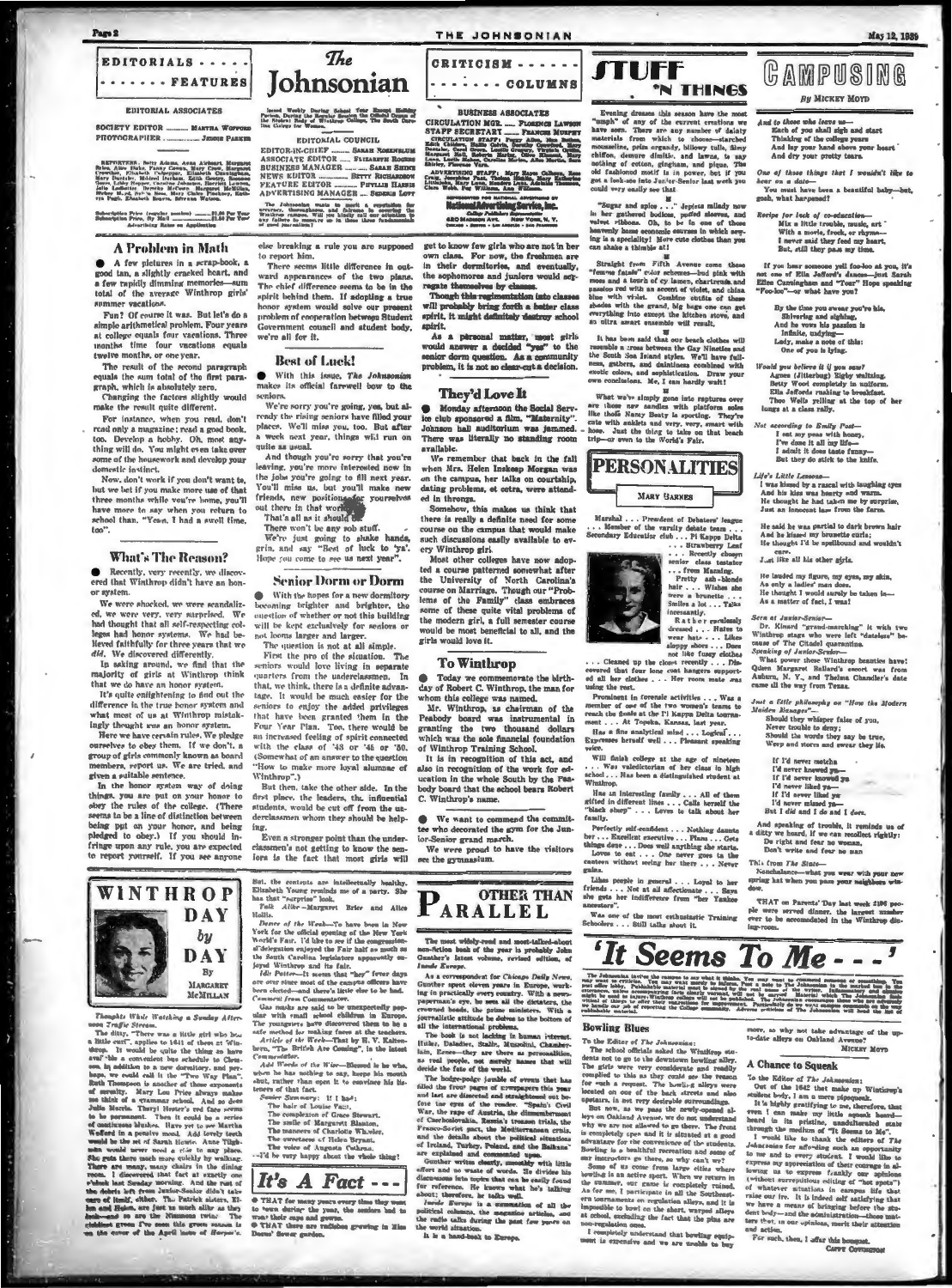



Sumot-Seniors at other colleges are taking Winton girls away this weekend. Those expecting to the Clemens are Anons Thowsenors, Doam Gaussen, Characters, 2001, Carry and Caussian Characters, uman linuwaranga, *dunan* umumisi.<br>Oky<sup>a</sup> Littlijohn, Mary Garn<del>er</del>.<br>Hargiet Culler, Ruth Bengon. TING RILEY, HARM

 $\begin{tabular}{l|c|c|c|c} \multicolumn{2}{c}{\multicolumn{2}{c}{\multicolumn{2}{c}{\multicolumn{2}{c}{\multicolumn{2}{c}{\multicolumn{2}{c}{\multicolumn{2}{c}{\multicolumn{2}{c}{\multicolumn{2}{c}{\textbf{N.A.A. MOM C. F.} \end{tabular}}} \hline \multicolumn{2}{c}{\multicolumn{2}{c}{\multicolumn{2}{c}{\textbf{N.A.A. MOM C.} \end{tabular}}} \hline \textbf{C} \multicolumn{2}{c}{\multicolumn{2}{c}{\textbf{N.A. MOM C.} \end{tabular}} \hline \textbf{C$ 

e compared the members of the Coulomb Miss Many E. PRAYSES entertained the members in Contract the Country bone. All or presidents of women's clubs in Rock Mill were URL AND music, G. G. G. Washington and the presidents of women's clubs in Rock Hill were<br>invited. Mrs. Rawlain reed a paper on condition in Russia. Mrs. Raw A. Funz, president, president.

o<br>The annual denominational tens were given by the<br>presidents last Teuroday. The Baptists rest in<br>summerof, the Presbyterians in North, tile Spisoc-<br>hims in Bouth, the Nethodists in Roddey, and the<br>. R. P.'s in Breazeale. A. R. P.'s in Bro mot in Jehanon hall.  $\cdot$   $\cdot$   $\cdot$ 

Nodday court was the scene of a tea given by Nodday downtway for all feeding and officers with Wednesday afternoon. Hassars: Cutage, Eva-Ava Wednesday afternoon. Hassars: Cutage, Eva-Ava Mark House and Ava Mark House elect ۰.

THE SEXUAR ORDER will have a reunion May part direct process of the Sender Order for the Sender of the present of the present of the original control of the present of the present of the present of the present of the pres

is an<br>ambers of the Winthrop division of the measurable and the Demanstration Extreme<br>field Extreme with the presentation Extreme the secondary building We<br>dust the secondary divided in the first floor of the secondary bu |]ome<br>home"

<sup>9</sup><br>
THEY LEAT'S THE CAMPUS. MRs. W. D.<br>MASCINIB, MESS LILA RUSSELL, and Miss MANY E.<br>FaATSER attended the Spring board meeting of the<br>South Caroline Federation of Women's clubs in<br>Sumbia Saturday. Mitkness DURIEAN is spen

 $\frac{M}{T}$ 



AND THESE VISIT HERE. Mus. J. T. RINDER of Battle was the guest of ber daughter, Miss Evr. Rindom at Little Reserved. May day were RALMER . Former students seen at Carolina Pederation of Music clubs<br>
RATCHTON, ROBERTA MARSH, and GEYA KENTER. Hall Music clubs<br>
RATCHTON, ROBERTA MARSH, and GEYA KENTER. Hill Music clubs<br>
Mins Satur WATKYS,

was the guest speaker.

MER. FRANCES L. SPAIN and MISS SARAH WELL num, runsters L. brant and alles absent and the nature are giving parties for Library Science students next<br>week. On Tuesday, the library science majors will be entered. All other senders will be entertained<br>Wednesday afte afternoon. The pa<br>in Cherry Park.  $\overline{\phantom{a}}$  $\mathbf{z}$ 

The dianer in hence of PRESIDENT PHELPS property in the test of the factory Mepolay might property in the formula base crains to an analytic property in an analytic property of the metal for an and boyish as they were Mon

To a ten at the home of MR. AND MRs. C C. STEER<br>ist Thursday afternoon went the 18 student comerce teachers, who are in training under Mr. Steed.

associates and the members of the Presbyterian Student as<br>a condition with the members of the Presbyterian Student as<br>exceeding the relationship of the state of the function of the state<br>in the relation of the state of th

Namaam<br/>r Berck and Braxcus Hassmanov are also attending the dance at<br/> $\Gamma$ . the week-Sevel and Lucy McArruus is attending the also<br/>level and the week-Sevel and the week-sevel at the sevel and till, by the<br/>le

The Athletic board's last meeting of the year, was in the form of a party given by GRACE EVINGE.<br>The Athletic board's last meeting of the year, was in the form of a party given by GRACE EVINGE.<br>These are also party of the



Program

Front Towns and Siller Gidney,<br>
Frances Ward and Ellers Gidney,<br>
France Ward and Ellers Gidney,<br>
dan, junior, will be presented by<br>
rectal in the Minde Conservator<br>
rectal in a senior from Rock Hill,<br>
Eller, senior from Ro

 $\begin{tabular}{p{0.875\textwidth}} \hline \textbf{0.3} & \textbf{Constance } \textbf{Verfla, instruse-} \\ \hline for a view, took part in a special case of Elizabeth and made over static. \\ \hline \textbf{C} & \textbf{relator} \\ \hline \textbf{T} & \textbf{C} & \textbf{C} \\ \hline \textbf{T} & \textbf{C} & \textbf{C} \\ \hline \textbf{D} & \textbf{C} & \textbf{C} \\ \hline \textbf{D} & \textbf{C} & \textbf{C} \\ \hline \textbf{D} & \textbf{C} & \textbf{C} \\ \hline \textbf{C} & \text$ 

**McATEER** 

SHOE SHOP

Get Quick and Dependable

Service at McAteer's

Dancing Taps ..... 25c

Comput Soles 75c

Tack Soles ........ 65c

 $10<sup>1</sup>$ 

**Colorful Rytex Stationery** 

 $$1.00 \text{ }^{\text{In}}$$ 

Appropriate Cift

For The Graduate

Ask For The

**Royal Portable** As Your Graduating

**Record Printing** 

**Company** 

Hampton Street<br>(Opposite City Hall)

Phone 164 Roswr Brooks, Mar.

≔

On Then

#### **Eta Sigma Phi Presents Play for** Latin Students

Coca Cola

**ROCK HILL** 

COCA-COLA

BOTTLING CO.

PHONE 351



#### Seniors of '30 "Kentucky" Offers<br>Contrast to "Thanks<br>For Everything" Name Officers

When a not cults stund and When a not quite stupid and<br>yet not quite bright young man<br>gets involved in an "average<br>man" contest, "Thanks for<br>Everything" giddily unwinds Minor officers of the rising aes-<br>or class were elected at a class

 $P_{\text{max}}$ 

Nution of the relation of the relationship of the relationship of the collapse of the state of the state of the state of the state of the state of the state of the state of the state of the state of the state of the state next year are so serve for manent, Mary Cenningham, from<br>manent, Mary Cenningham, from<br>Liberty Hill; Elizabeth Manafeld,<br>from Spartanburg; and Anna Mae<br>Baskin, from Bishonville.

Baskin, from Bishopville. Farrior, Transporter, Transporter, Transporter, Transporter, Transporter, Transporter, Transporter, Transporter, Transporter, Transporter, Transporter, Transporter, Transporter, Transporter, Trans

fildres newsleep, from Greenville<br>Edith Gentry, from Greenville<br>Annual newsleent at a previo Edith (<br>was electe<br>meeting.

Carnegie library have home a nis and cannogued by Miss Id.<br>Incus, librarian.<br>The collection is shelwed in at



Wholesale Grocers

 $C$ *WANDOWN W.O.* 



# **Peoples National Bank** Rock Hill, S. C.

**MOTHER'S DAY** *is next Sunday* **DON'T FORGET FER-**WE HAVE VARIOUS MAKES OF CANDIES AND OTHER GIFTS PHILLIP'S DRUG STORE Main Street

## THE JOHNSONIAN